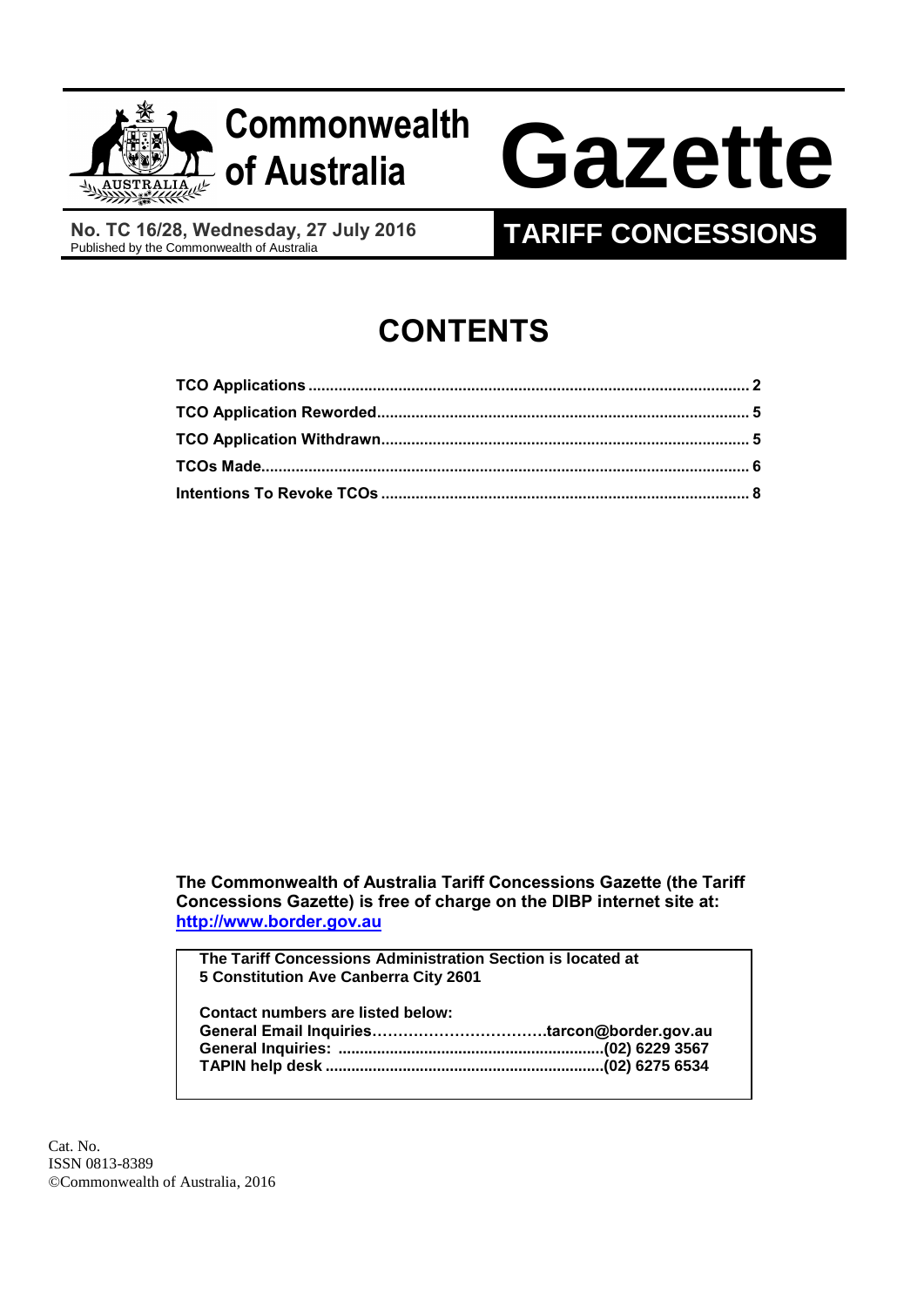## <span id="page-1-0"></span>**CUSTOMS ACT 1901 - NOTICE PURSUANT TO SECTION 269K(1) - APPLICATIONS MADE FOR TARIFF CONCESSION ORDERS**

Applications have been lodged for Tariff Concession Orders for the goods described in the following TABLE.

Australian manufacturers who wish to contest the granting of a Tariff Concession Order for the goods described are invited to lodge a submission in writing in an approved form. Submissions must be lodged within 50 days of the date of publication of this Notice.

The operative date (Op.) and TC reference number follow the description of goods.

To assist local manufacturers, the use(s) to which the goods can be put follow the description of goods.

Objections to the making of TCO submission forms are available at

## <http://www.border.gov.au/Forms/Documents/b444.pdf>

For guidance on the required description style, phone (02) 6229 3567.

THE TABLE

|                                                   | Description of Goods including the<br>Customs Tariff Classification                                                                                                                                                             | Schedule 4 Item Number | General Duty Rate |
|---------------------------------------------------|---------------------------------------------------------------------------------------------------------------------------------------------------------------------------------------------------------------------------------|------------------------|-------------------|
| 3919.90.00                                        | FILM, poly(methyl methacrylate), transparent, self-adhesive<br>Op. 29.06.16                                                                                                                                                     | $-$ TC 1621088         | 50                |
|                                                   | Stated Use:<br>As a protective layer on reflective film for applications such<br>as lettering, markings and symbols on traffic control, guidance,<br>warning and information signs                                              |                        |                   |
|                                                   | Applicant: ORAFOL AUSTRALIA PTY LTD                                                                                                                                                                                             |                        | 5%                |
| 3926.90.90                                        | TIPS, PIPETTE, polypropylene, disposable, including a tip holding                                                                                                                                                               |                        | 50                |
|                                                   | rack<br>Op. 23.06.16                                                                                                                                                                                                            | $-$ TC 1620833         |                   |
|                                                   | Stated Use:<br>To ensure the accurate movement of measured volumes of<br>laboratory testing liquid samples from pipettes                                                                                                        |                        |                   |
|                                                   | Applicant: BECKMAN COULTER AUSTRALIA PTY LTD                                                                                                                                                                                    |                        | 5%                |
| 4412.32.00                                        | PANELS, PLYWOOD, having ALL of the following:<br>(a) Russian birch wood layers;<br>(b) panel thickness NOT less than 5.5 mm and NOT greater than<br>$7.0$ mm;<br>(c) panel size NOT greater than 1 530 mm x 1 190 mm,           |                        | 50                |
| with OR without aspen wood layers<br>Op. 23.06.16 |                                                                                                                                                                                                                                 | $-$ TC 1620891         |                   |
|                                                   | Stated Use:<br>To be cut into smaller plywood strips and used as carpet gripper<br>strips                                                                                                                                       |                        |                   |
|                                                   | Applicant: BBS FLOORING PRODUCTS PTY LTD                                                                                                                                                                                        |                        | 5%                |
| 5607.41.00                                        | TWINE, polypropylene content greater than 85%, including BOTH of<br>t.he<br>following:<br>(a) thickness NOT less than 500 tex and NOT greater than<br>12 000 tex;<br>(b) spool length NOT less than 300 mm and NOT greater than |                        | 50                |
|                                                   | 7 000 mm<br>Op. 30.06.16                                                                                                                                                                                                        | $-$ TC 1630619         |                   |
|                                                   | Stated Use:                                                                                                                                                                                                                     |                        |                   |
|                                                   | Baler twine                                                                                                                                                                                                                     |                        | 5%                |
|                                                   | Applicant: INTEGRATED PACKAGING AUSTRALIA PTY LTD                                                                                                                                                                               |                        |                   |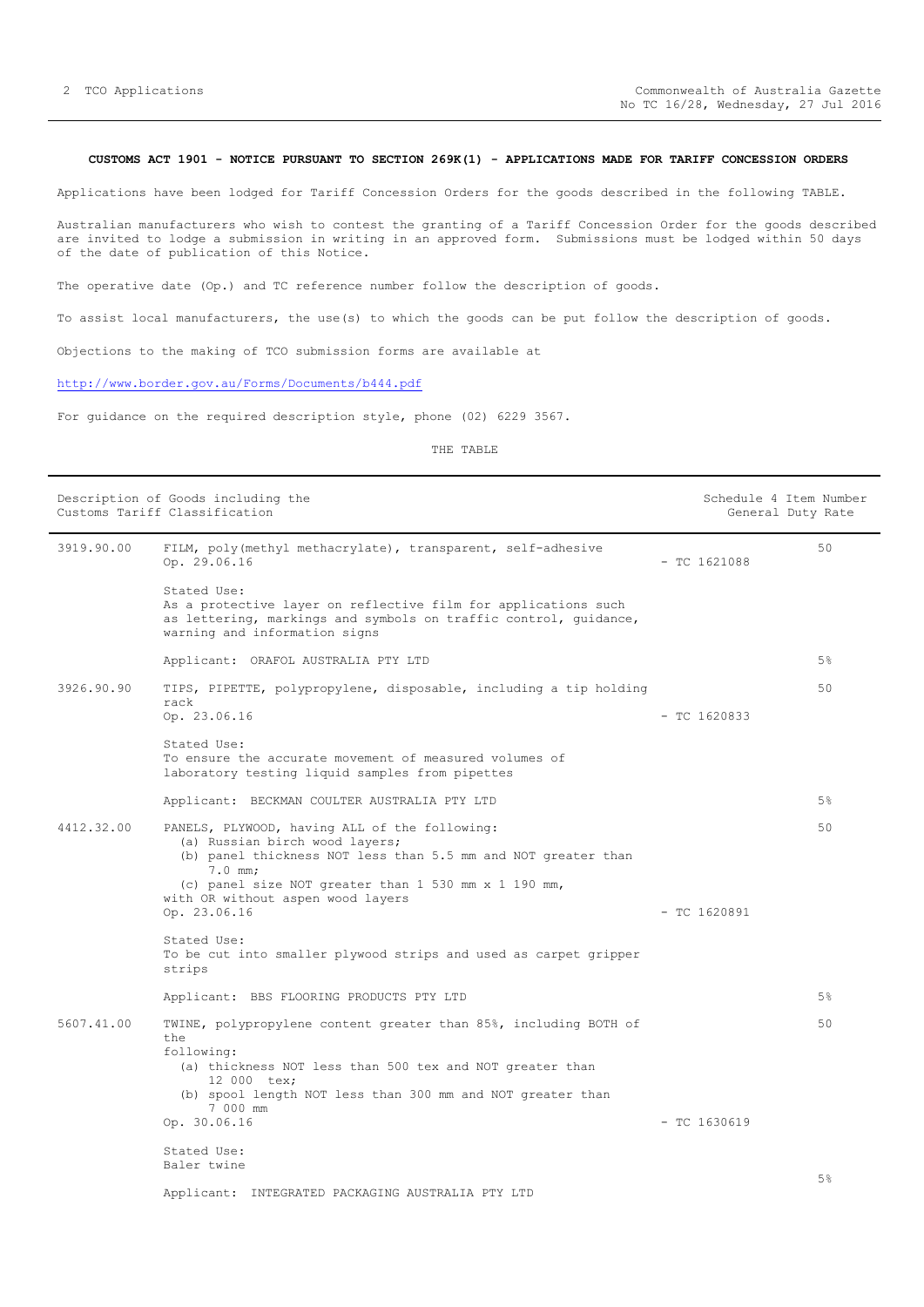| Description of Goods including the<br>Customs Tariff Classification                                                                                                                                                                                                                                                                                         |                                                                                                                                                                                                                                                                                                                                                                                                                                                                                                                             |                | Schedule 4 Item Number<br>General Duty Rate |
|-------------------------------------------------------------------------------------------------------------------------------------------------------------------------------------------------------------------------------------------------------------------------------------------------------------------------------------------------------------|-----------------------------------------------------------------------------------------------------------------------------------------------------------------------------------------------------------------------------------------------------------------------------------------------------------------------------------------------------------------------------------------------------------------------------------------------------------------------------------------------------------------------------|----------------|---------------------------------------------|
| 5911.90.90<br>FILTER FABRIC BELTS, polyester, having ALL of the following:<br>(a) weft NOT less than 0.5 mm and NOT greater than 0.6 mm;<br>(b) warp NOT less than 0.3 mm and NOT greater than 0.4 mm;<br>(c) weight NOT less than 780 g/m2 and NOT greater than<br>790 $q/m2$ ;<br>(d) belt thickness NOT less than 1.0 mm and NOT greater than<br>1.50 mm |                                                                                                                                                                                                                                                                                                                                                                                                                                                                                                                             |                | 50                                          |
|                                                                                                                                                                                                                                                                                                                                                             | Op. 04.07.16                                                                                                                                                                                                                                                                                                                                                                                                                                                                                                                | $-$ TC 1631302 |                                             |
|                                                                                                                                                                                                                                                                                                                                                             | Stated Use:<br>Dewatering of mineral slurries on a horizontal belt filter                                                                                                                                                                                                                                                                                                                                                                                                                                                   |                |                                             |
|                                                                                                                                                                                                                                                                                                                                                             | Applicant: BSF AUSTRALIA PTY LTD                                                                                                                                                                                                                                                                                                                                                                                                                                                                                            |                | 5%                                          |
| 7907.00.90                                                                                                                                                                                                                                                                                                                                                  | ENCLOSURES, SWITCHGEAR AND/OR ELECTRICAL COMPONENT, zinc alloy,<br>having cable AND/OR connection apertures<br>Op. 30.06.16                                                                                                                                                                                                                                                                                                                                                                                                 | $-$ TC 1630579 | 50                                          |
|                                                                                                                                                                                                                                                                                                                                                             | Stated Use:<br>For the containment of switchgear and electrical components                                                                                                                                                                                                                                                                                                                                                                                                                                                  |                |                                             |
| Applicant: SCHNEIDER ELECTRIC (AUSTRALIA) PTY LTD                                                                                                                                                                                                                                                                                                           |                                                                                                                                                                                                                                                                                                                                                                                                                                                                                                                             |                | $5\%$                                       |
| 8207.13.00                                                                                                                                                                                                                                                                                                                                                  | PARTS, DRILLING MACHINE, being ANY of the following:<br>(a) teeth;<br>(b) horizontal directional drilling (HDD) drill bits;<br>(c) rock drill bits;<br>(d) pilot drill bits;<br>(e) bars;<br>(f) round shank bits;<br>(q) drilling interchange bar system, consisting of ALL of the<br>following:<br>(i) interchange bars;<br>(ii) bar holders;<br>(iii) screw connectors,<br>(h) scraper blades;<br>(i) shank assemblies, consisting of BOTH of the following:<br>(i) shank bit holder;<br>(ii) drill bits<br>Op. 27.06.16 | $-$ TC 1620979 | 50                                          |
|                                                                                                                                                                                                                                                                                                                                                             | Stated Use:                                                                                                                                                                                                                                                                                                                                                                                                                                                                                                                 |                |                                             |
|                                                                                                                                                                                                                                                                                                                                                             | As interchangeable tools for drilling machines                                                                                                                                                                                                                                                                                                                                                                                                                                                                              |                |                                             |
|                                                                                                                                                                                                                                                                                                                                                             | Applicant: HARD METAL INDUSTRIES PTY LTD                                                                                                                                                                                                                                                                                                                                                                                                                                                                                    |                | 5%                                          |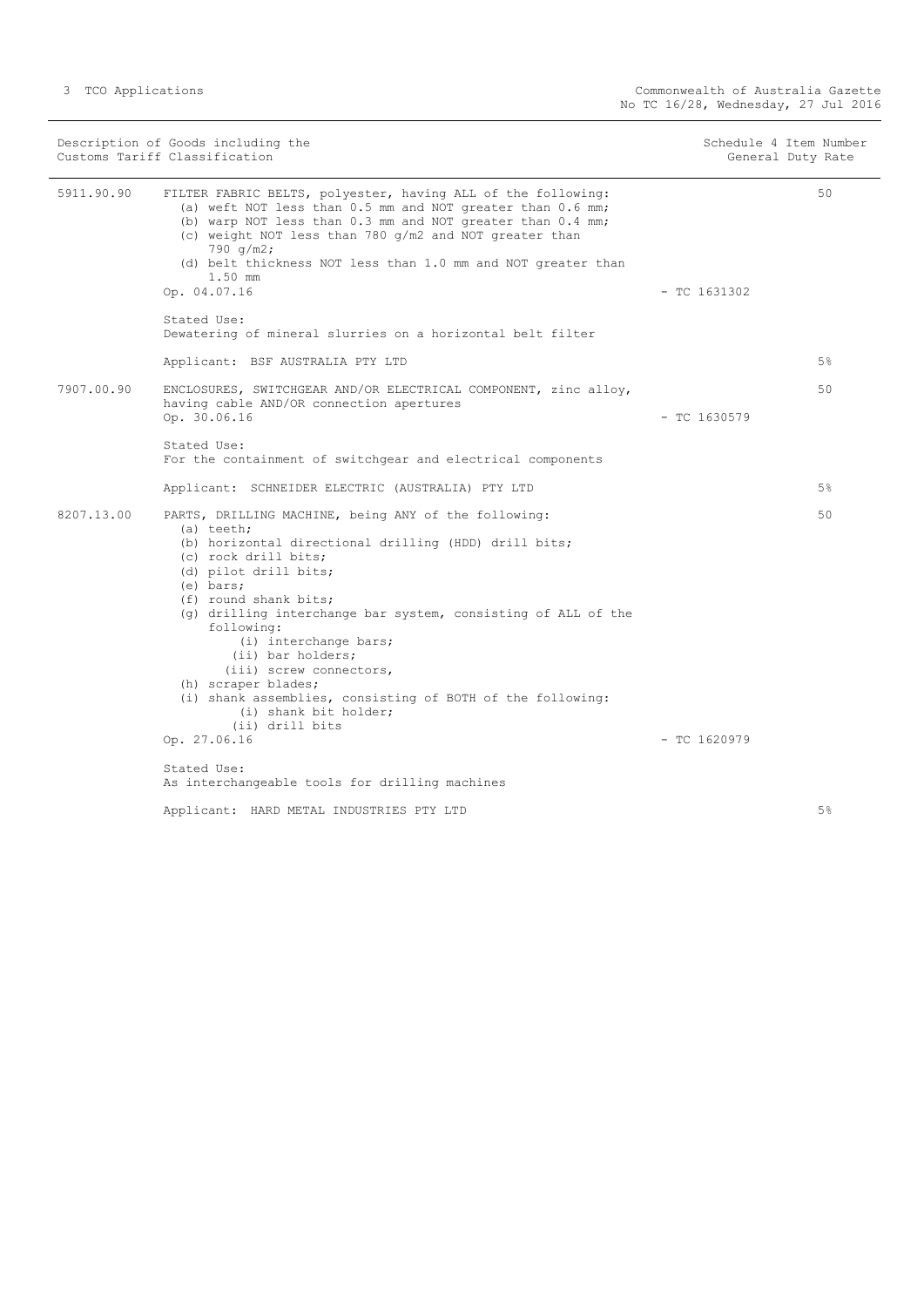| Description of Goods including the<br>Customs Tariff Classification |                                                                                                                                                                                                                                                                                                                                                                                                                                                                                                                                                                                             | Schedule 4 Item Number | General Duty Rate |
|---------------------------------------------------------------------|---------------------------------------------------------------------------------------------------------------------------------------------------------------------------------------------------------------------------------------------------------------------------------------------------------------------------------------------------------------------------------------------------------------------------------------------------------------------------------------------------------------------------------------------------------------------------------------------|------------------------|-------------------|
| 8431.49.90                                                          | PARTS, TRENCHING AND/OR GRADING MACHINE, being ANY of the<br>following:<br>(a) trenching AND/OR grading bits;<br>(b) trenching AND/OR grading teeth;<br>(b) shank bit holders AND/OR shank connectors;<br>(c) grader AND/OR planer blades;<br>(d) blade retainers AND/OR tips AND/OR wear protection inserts;<br>(e) round shank cutter bits AND/OR holders;<br>(f) scarifier blades;<br>(q) shank assemblies, consisting of BOTH of the following:<br>(i) shank bit holder;<br>(ii) trenching AND/OR grading bits,<br>(h) bars;<br>(i) cutters;<br>(j) studs AND/OR plates<br>Op. 27.06.16 | $-$ TC 1621012         | 50                |
|                                                                     | Stated Use:                                                                                                                                                                                                                                                                                                                                                                                                                                                                                                                                                                                 |                        |                   |
|                                                                     | As replacement wear parts for trenching or grading machines                                                                                                                                                                                                                                                                                                                                                                                                                                                                                                                                 |                        |                   |
|                                                                     | Applicant: HARD METAL INDUSTRIES PTY LTD                                                                                                                                                                                                                                                                                                                                                                                                                                                                                                                                                    |                        | 5%                |
| 8479.82.00                                                          | MIXERS, BATTERY ACID, continuous operation, programmable logic<br>controlled, including ALL of the following:<br>(a) density meters;<br>(b) centrifugal pumps;<br>(c) flow meters;<br>(d) static mixers;<br>(e) graphite plate heat exchangers;<br>(f) distribution valves;<br>(q) reclaim tanks;<br>(h) internal tubes AND pipes;<br>(i) stainless steel support stand<br>Op. 05.07.16<br>Stated Use:                                                                                                                                                                                      | $-$ TC 1631754         | 50                |
|                                                                     | For the continuous mixing of concentrated acid with water to the<br>required density for motor vehicle batteries                                                                                                                                                                                                                                                                                                                                                                                                                                                                            |                        |                   |
|                                                                     | Applicant: MARSHALL POWER AUSTRALIA PTY LTD                                                                                                                                                                                                                                                                                                                                                                                                                                                                                                                                                 |                        | 5%                |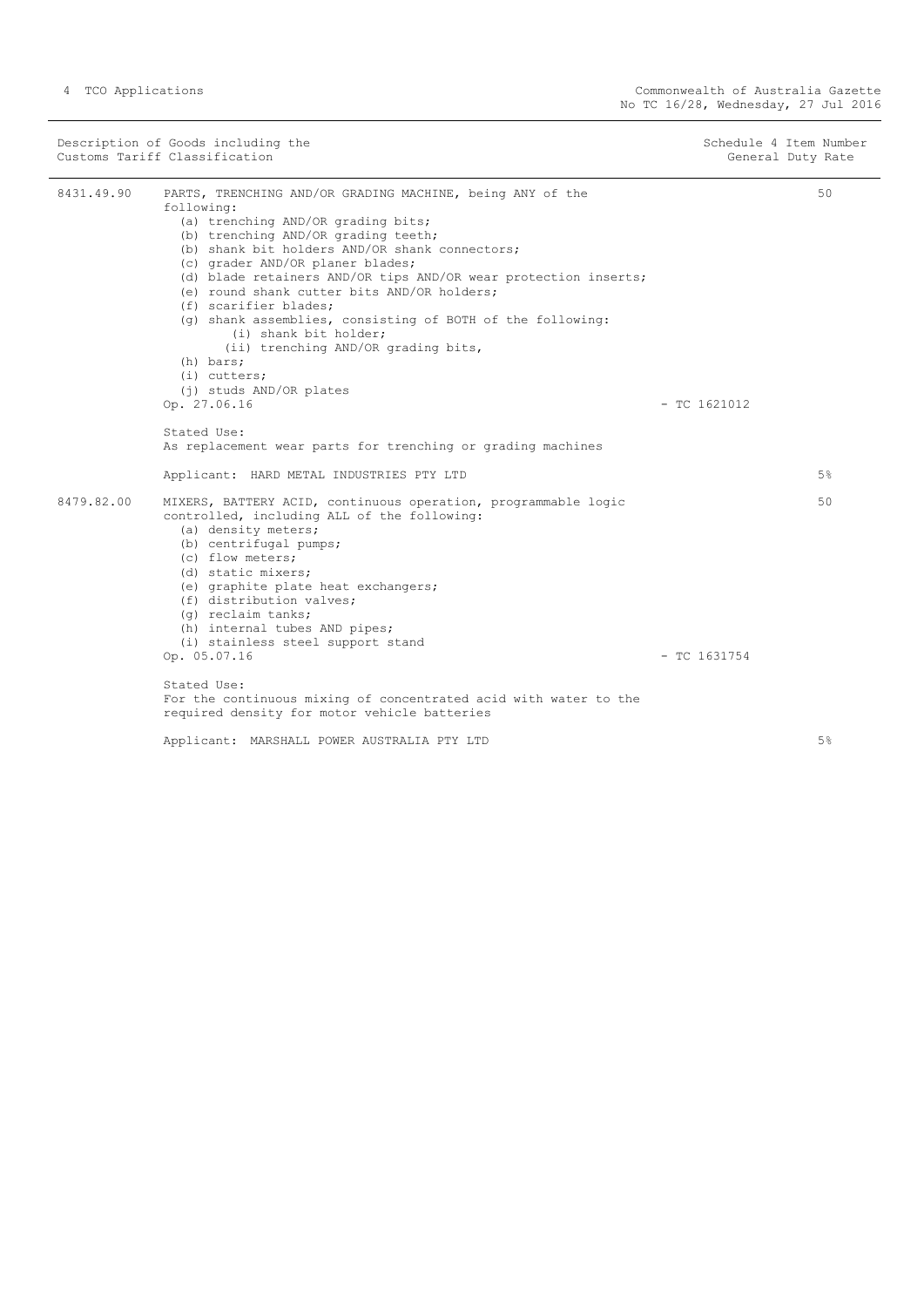#### **CUSTOMS ACT 1901**

#### <span id="page-4-0"></span>**NOTICE PURSUANT TO SECTION 269L(4B)(b) - PROPOSAL TO AMEND DESCRIPTION OF GOODS FOLLOWING AN OBJECTION SUBMISSION**

Amended description has been proposed for the Tariff Concession Order application shown in the following TABLE.

Australian manufacturers who consider that there are reasons why the Tariff Concession Order as proposed to be amended should not be made are invited to lodge a submission. Submissions must be lodged no later than 14 days after the publication of this Notice.

The operative date (Op.) and TC reference number follow the description of goods.

To assist local manufacturers, the use(s) to which the goods can be put follow the description of goods.

THE TABLE

Description of Goods including the Schedule 4 Item Number (Schedule 4 Item Number Customs Tariff Classification

| 9004.10.00 | SETS, SUNGLASSES, with OR without cleaning cloth, including BOTH | 50             |
|------------|------------------------------------------------------------------|----------------|
|            | of the following:                                                |                |
|            | (a) metal AND/OR plastic sunglasses;                             |                |
|            | (b) cases AND/OR pouches                                         |                |
|            | Op. 17.03.16                                                     | $-$ TC 1610714 |
|            | Stated Use:                                                      |                |
|            | For eye protection                                               |                |

Applicant: LUXOTTICA RETAIL AUSTRALIA PTY LTD

#### <span id="page-4-1"></span>**CUSTOMS ACT 1901 - NOTICE PURSUANT TO SECTION 269G(3) - WITHDRAWAL OF A TARIFF CONCESSION ORDER APPLICATION**

The Tariff Concession Order application set out in the following TABLE has been withdrawn by the applicant.

The number and date shown in the second column refers to the Gazette in which the application was notified.

THE TABLE

|            | Description of Goods including the<br>Customs Tariff Classification |                                                                                                                               |                | No. and Date | Date of<br>of Gazette Withdrawal |
|------------|---------------------------------------------------------------------|-------------------------------------------------------------------------------------------------------------------------------|----------------|--------------|----------------------------------|
| 3923.29.00 | closure<br>Op. 14.06.16                                             | BAGS AND/OR POUCHES, COFFEE, craft paper AND/OR polyethylene<br>terephthalate outer, with OR without valve AND/OR re-sealable | $-$ TC 1620396 | 13.07.16     | TC 16/26 19.07.16                |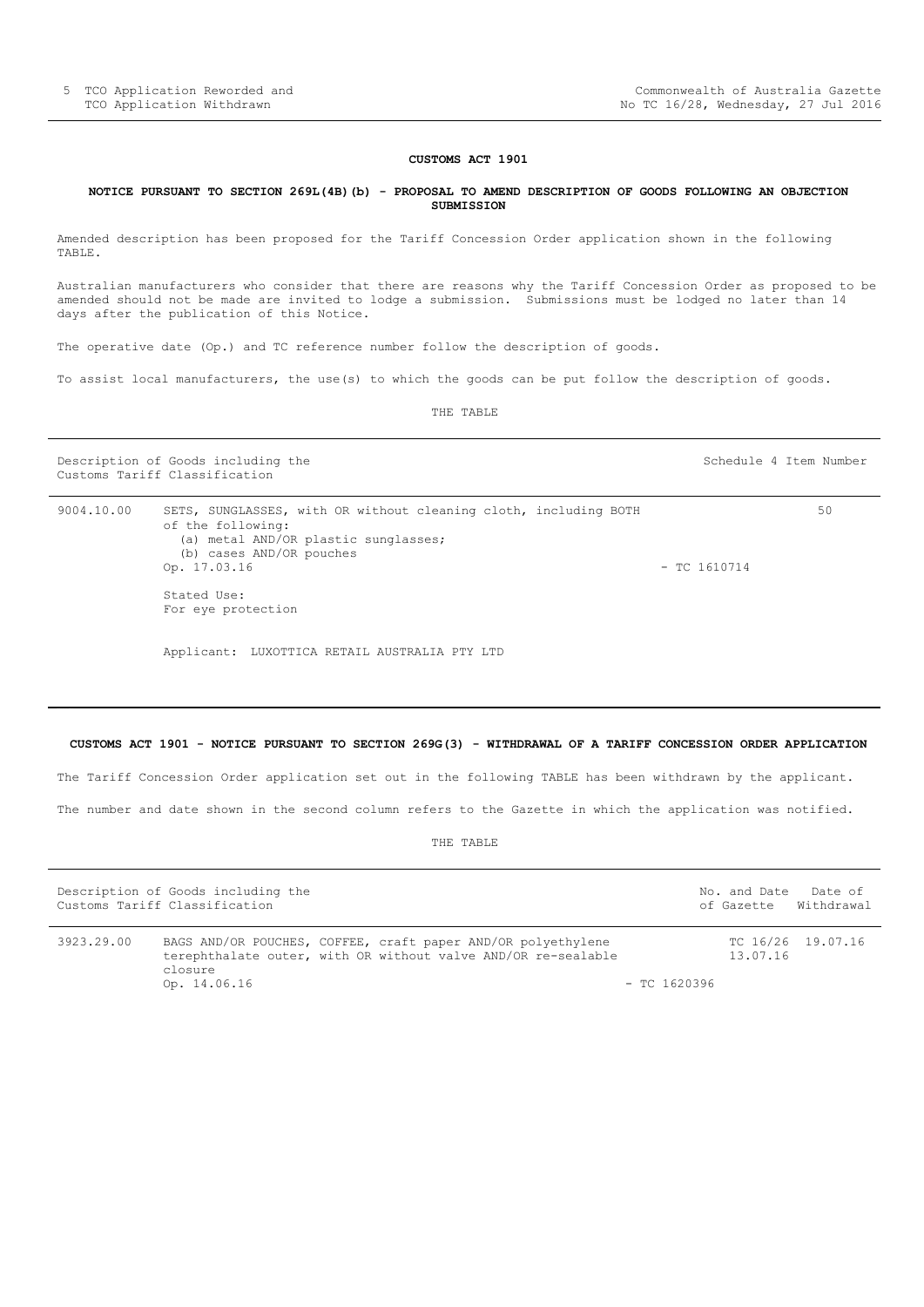## **CUSTOMS ACT 1901 - NOTICE PURSUANT TO SECTION 269R(1) - TARIFF CONCESSION ORDERS MADE**

<span id="page-5-0"></span>Tariff Concession Orders have been made for the goods described in the following TABLE.

The operative date (Op.) and TC reference No. follow the description of goods.

Local manufacturers of substitutable goods may request the revocation of TCOs at any time.

THE TABLE

Description of Goods including the Schedule 4 Item Number Schedule 4 Item Number Customs Tariff Classification

| 3908.90.00<br>3920.49.00 | RESIN, co-polyamide, semi-aromatic, amorphous, having ALL of<br>the following:<br>(a) density NOT greater than $1.20$ g/cm3 measured in<br>accordance with ISO 1183;<br>(b) tensile E-Modulus NOT less than 2 800 MPA and NOT greater<br>than 3 200 MPa measured in accordance with ISO $527-2$ ;<br>(c) melt volume rate NOT less than 20 cm3/10 mins and<br>C/5 Kg in accordance with ISO 1133<br>Op. 19.04.16<br>SHEETING, polyvinyl chloride, flocked on one side OR both sides, | NOT greater than 30 cm3/10 mins measured at 275 degrees<br>Dec. date 20.07.16                                                                          | - TC 1614119   | 50<br>50 |
|--------------------------|--------------------------------------------------------------------------------------------------------------------------------------------------------------------------------------------------------------------------------------------------------------------------------------------------------------------------------------------------------------------------------------------------------------------------------------------------------------------------------------|--------------------------------------------------------------------------------------------------------------------------------------------------------|----------------|----------|
|                          | in rolls, having BOTH of the following:<br>(a) width NOT less than 650 mm;<br>(b) thickness NOT less than 0.17 mm<br>Op. 21.04.16                                                                                                                                                                                                                                                                                                                                                    | Dec. date 20.07.16                                                                                                                                     | - TC 1614732   |          |
| 7210.49.00               | STEEL, flat rolled, non-alloy, hot dipped galvannealed zinc<br>coated, in coils, having ALL of the following:<br>295 MPa;<br>(b) tensile strength NOT less than 270 MPa;<br>(c) elongation NOT less than 35% and NOT greater than 44%;<br>$q/m2$ ;<br>(e) thickness 0.70 mm AND width 1 660 mm<br>For the purposes of this Order, tolerances allowable for<br>specification (e) are as follows:<br>(i) thickness + OR - $10$ ;<br>$(ii)$ width + OR - 1%<br>Op. 02.05.16             | (a) yield strength, NOT less than 195 MPa and NOT greater than<br>(d) coating mass NOT less than 35 g/m2 and NOT greater than 65<br>Dec. date 20.07.16 | $-$ TC 1615482 | 50       |
| 7616.99.00               | CLAMPS, GRID SHELL, aluminium<br>Op. 28.04.16                                                                                                                                                                                                                                                                                                                                                                                                                                        | Dec. date 20.07.16                                                                                                                                     | $-$ TC 1615323 | 50       |
| 8202.31.00               | BLADES, CIRCULAR, PAPER LOG SAW, being alloy steel containing<br>chromium AND molybdenum AND vanadium<br>Op. 22.04.16                                                                                                                                                                                                                                                                                                                                                                | Dec. date 20.07.16                                                                                                                                     | - TC 1614897   | 50       |
| 8428.90.00               | HANDLING AND CONVEYING SYSTEM, including ALL of the following:<br>(a) pneumatic conveyor;<br>(b) hoppers;<br>(c) control panel<br>Op. 28.04.16                                                                                                                                                                                                                                                                                                                                       | Dec. date 20.07.16                                                                                                                                     | $- TC 1615283$ | 50       |
| 8428.90.00               | PAPER ROLL COLLATING AND DIVERTING MACHINES, including BOTH of<br>the following:<br>(a) infeed conveyor;<br>(b) control panel<br>Op. 28.04.16                                                                                                                                                                                                                                                                                                                                        | Dec. date 20.07.16                                                                                                                                     | $-$ TC 1615284 | 50       |
| 8428.90.00               | LAYER PICKING HOISTS, PALLET LOADING OR UNLOADING, programmable<br>logic controlled, having BOTH of the following:<br>(a) lifting capacity NOT greater than 450 kg per layer;<br>(b) cycle capacity NOT greater than 170 per hour<br>Op. 29.04.16                                                                                                                                                                                                                                    | Dec. date 20.07.16                                                                                                                                     | $-$ TC 1615386 | 50       |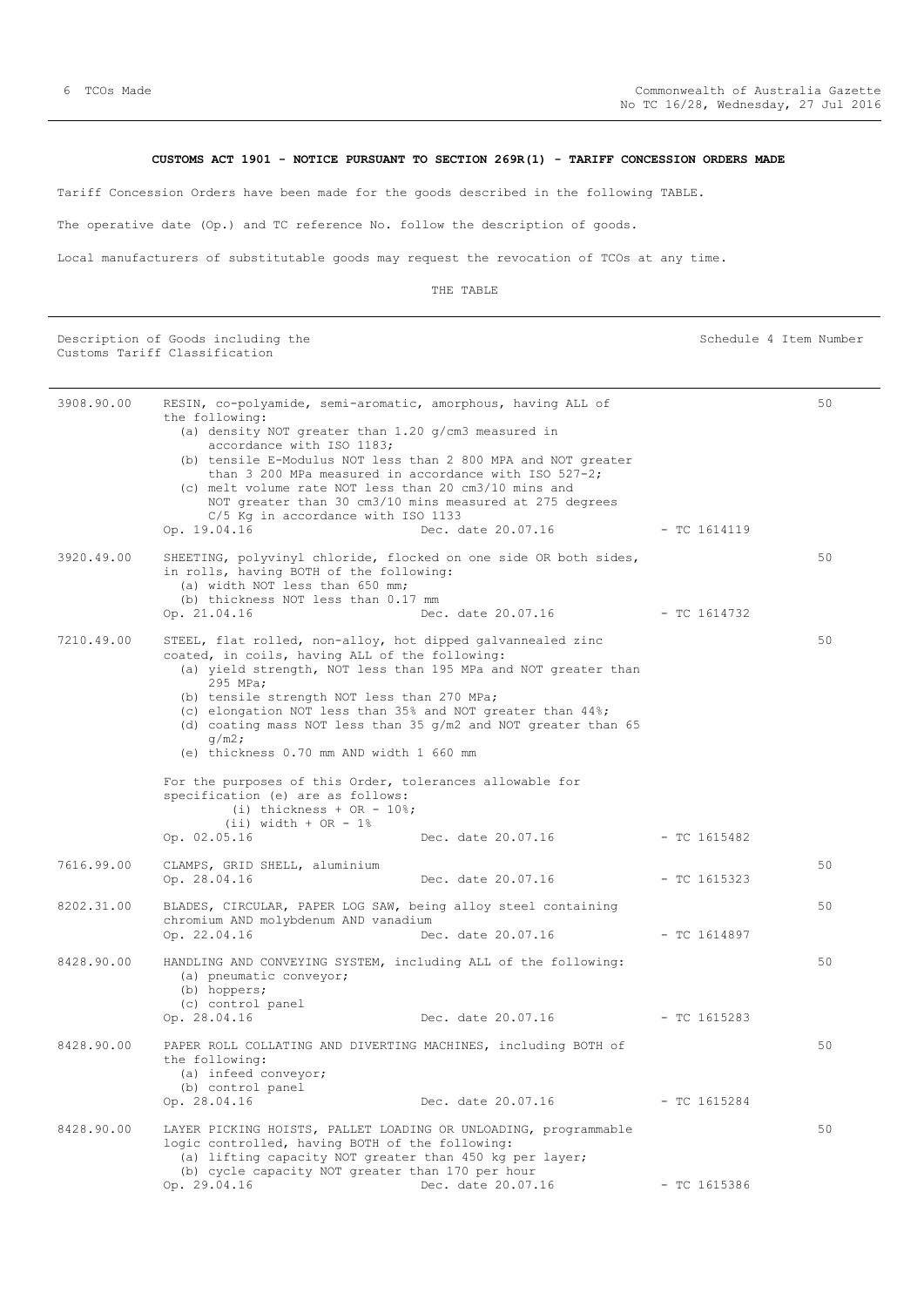Description of Goods including the Schedule 4 Item Number (Schedule 4 Item Number Customs Tariff Classification

÷,

| 8479.89.90 | ANAEROBIC DIGESTERS, incomplete AND unassembled, including ALL<br>of the following:<br>(a) long arm agitators AND lattice tower;<br>$(b)$ pipes;<br>(c) tank, having stainless steel digester wall modules<br>AND aluminium cladding,<br>with OR without ANY of the following:<br>(i) inflatable membrane roof;<br>(ii) insulation;<br>(iii) submersible mixers;<br>(iv) motors |                                                                                      |                | 50 |
|------------|---------------------------------------------------------------------------------------------------------------------------------------------------------------------------------------------------------------------------------------------------------------------------------------------------------------------------------------------------------------------------------|--------------------------------------------------------------------------------------|----------------|----|
|            | Op. 29.04.16                                                                                                                                                                                                                                                                                                                                                                    | Dec. date 20.07.16                                                                   | - TC 1615412   |    |
| 8479.89.90 | BALLISTIC WASTE SEPARATORS, having ALL of the following:<br>(a) screen paddles;<br>(b) one OR more stages;<br>(c) adjustable paddle angle NOT less than 10 degrees and NOT<br>greater than 25 degrees                                                                                                                                                                           |                                                                                      |                | 50 |
|            | Op. 05.05.16                                                                                                                                                                                                                                                                                                                                                                    | Dec. date 20.07.16                                                                   | $-$ TC 1616223 |    |
| 8507.80.00 | FLOW BATTERIES, zinc bromide electrolyte, with OR without remote<br>monitoring, having ALL of the following:<br>than 7.5 kW peak;<br>(b) operating voltage NOT less than 40 V DC and NOT greater<br>than 60 V DC;<br>(c) stored energy NOT less than 8 kWh and NOT greater<br>than 15 kWh<br>Op. 13.04.16                                                                       | (a) power capacity NOT less than and 5 kW peak and NOT greater<br>Dec. date 20.07.16 | $-$ TC 1613632 | 50 |
| 9506.91.00 | EXERCISE EQUIPMENT, being ANY of the following:<br>(a) folding pedal exercisers;<br>(b) balance boards;<br>(c) balance pads;<br>(d) balance rockers;<br>(e) roller wheels, with OR without kneel pad;<br>(f) twin roller wheels, with OR without kneel pad;<br>(g) foam rolls<br>Op. 05.05.16                                                                                   | Dec. date 20.07.16                                                                   | $-$ TC 1616225 | 50 |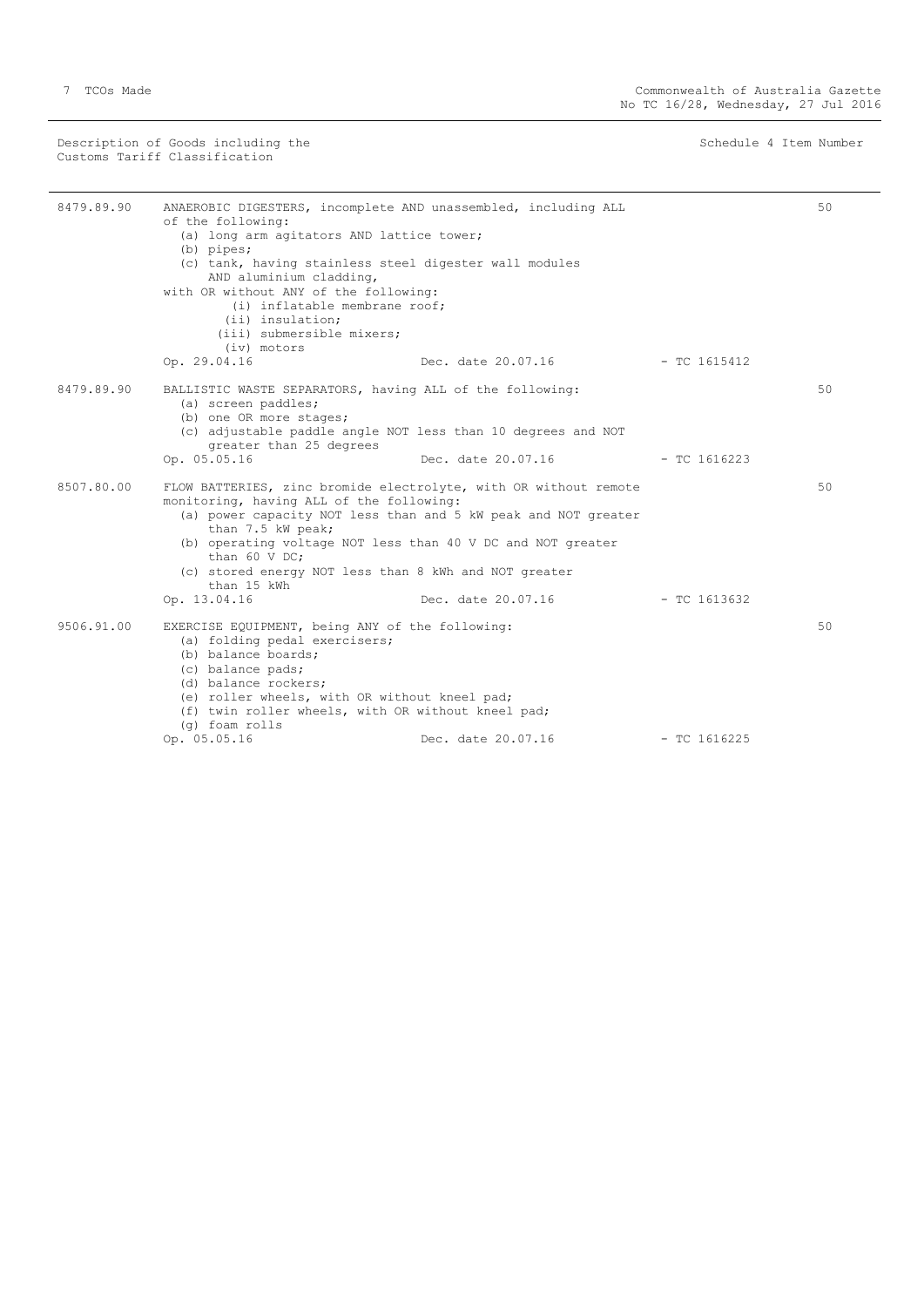#### **CUSTOMS ACT 1901**

#### **INTENTION TO REVOKE TARIFF CONCESSION ORDERS**

<span id="page-7-0"></span>The Comptroller-General of Customs intends to revoke Tariff Concession Orders (TCO) for the goods described in the following TABLE in accordance with s.269SD(1AA) with effect from 27 July 2016.

On 27 July 2016, the Comptroller-General of Customs' delegate formed the belief in respect of these TCOs, that if the TCOs were not in force on that day, and applications for the TCOs were made on that day, the Comptroller-General of Customs would not have made the TCOs. The Comptroller-General of Customs would not have made these TCOs because he believes that the wording of the TCOs do not provide a full description of the goods that were the subject of the TCO application and are also in contravention of s. 269SJ(1)(aa) of the *Customs Act 1901*.

Interested parties who might be affected by this decision are invited to provide, by close of business Wednesday 24 August 2016, a written submission concerning the proposed revocations.

Tariff Concessions Administration contact: email [tarcon@border.gov.au,](mailto:tarcon@border.gov.au) or telephone 02 6229 3559.

THE TABLE

| Customs Tariff Classification | Description of Goods including the                                                                                                                                                                                 | Schedule 4 Item Number |    |
|-------------------------------|--------------------------------------------------------------------------------------------------------------------------------------------------------------------------------------------------------------------|------------------------|----|
| 8419.19.00                    | HEATERS, WATER AND SPACE, dual top, vehicle mounted,<br>non-electric, having BOTH of the following:<br>(a) space heating power NOT greater than 8 kW;<br>(b) water heat NOT greater than 70 degrees C              |                        | 50 |
|                               | Op. 28.03.12                                                                                                                                                                                                       | $-$ TC 1210142         |    |
|                               | Stated use: The dual top heater heats both cabin and<br>domestic hot water                                                                                                                                         |                        |    |
| 8516.29.00                    | HEATERS, WATER AND SPACE, dual top, vehicle mounted,<br>electric AND non-electric, having BOTH of the following:<br>(a) space heating power NOT greater than 8 kW;<br>(b) water heat NOT greater than 70 degrees C |                        | 50 |
|                               | Op. 04.04.12                                                                                                                                                                                                       | $-$ TC 1211210         |    |
|                               | Stated use: For vehicle heating                                                                                                                                                                                    |                        |    |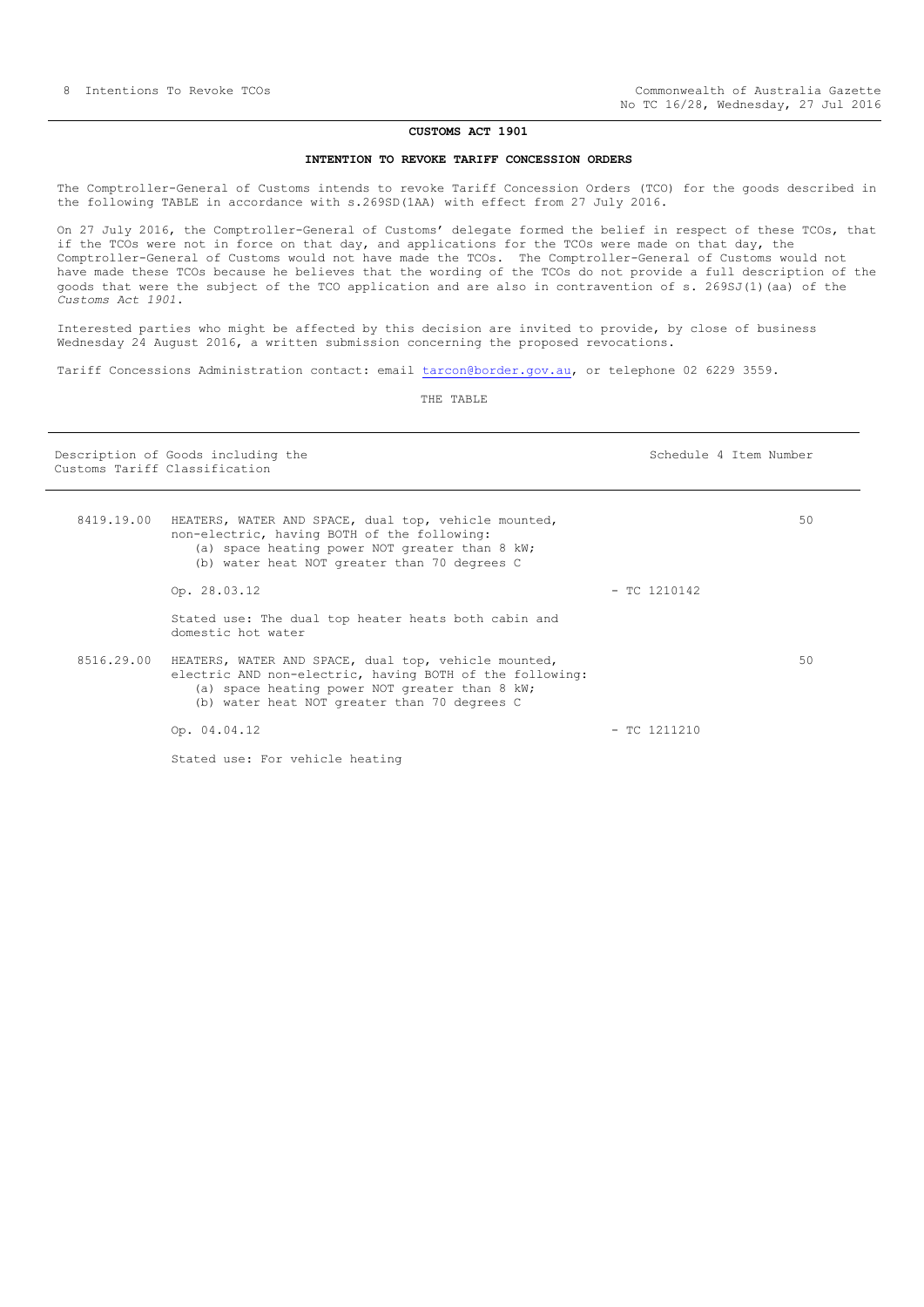## **CUSTOMS ACT 1901**

## **INTENTION TO REVOKE TARIFF CONCESSION ORDERS**

The Comptroller-General of Customs intends to revoke the Tariff Concession Order (TCO) for the goods described in the following TABLE in accordance with s.269SD(1AA) with effect from 27 July 2016.

On 27 July 2016, the Comptroller-General of Customs' delegate formed the belief in respect of this TCO, that if the TCO was not in force on that day, and an application for the TCO was made on that day, the Comptroller-General of Customs would not have made the TCO. The Comptroller-General of Customs would not have made this TCO because he believes that the goods described in the wording of the TCO cannot be classified to a single Tariff Classification in contravention of s. 269P(4)(a) of the *Customs Act 1901*.

Interested parties who might be affected by this decision are invited to provide, by close of business Wednesday 24 August 2016, a written submission concerning the proposed revocations.

Tariff Concessions Administration contact: email [tarcon@border.gov.au,](mailto:tarcon@border.gov.au) or telephone 02 6229 3559.

THE TABLE

Description of Goods including the Schedule 4 Item Number Schedule 4 Item Number Customs Tariff Classification

| 8207.50.00 | PARTS, COMPOSITE TOOL BODIES (HOLDERS), METAL WORKING, being<br>ANY of the following: | 5 <sub>0</sub> |
|------------|---------------------------------------------------------------------------------------|----------------|
|            | $(a)$ anvil;                                                                          |                |
|            | (b) axial support;                                                                    |                |
|            | (c) bellevile washer;                                                                 |                |
|            | (d) cassette;                                                                         |                |
|            | (e) chipbreaker;                                                                      |                |
|            |                                                                                       |                |
|            | (f) coolant adaptor;<br>$(q)$ drive key;                                              |                |
|            | (h) insert key;                                                                       |                |
|            |                                                                                       |                |
|            | (i) boring head clamp pin;                                                            |                |
|            | $(j)$ plug;                                                                           |                |
|            | (k) setting gauge;                                                                    |                |
|            | (1) sleeve (NOT being tungsten carbide);                                              |                |
|            | (m) adjusting screw;                                                                  |                |
|            | (n) anvil screw;                                                                      |                |
|            | (o) arbor screw;                                                                      |                |
|            | (p) axial support screw;                                                              |                |
|            | (q) blanking screw;                                                                   |                |
|            | (r) cassette screw;                                                                   |                |
|            | (s) locking screw;                                                                    |                |
|            | (t) retaining screw;                                                                  |                |
|            | (u) belleville washer screws;                                                         |                |
|            | (v) wedge screw;                                                                      |                |
|            | $(w)$ eccentric cam;                                                                  |                |
|            | $(x)$ level pin;                                                                      |                |
|            | (y) clamp stud;                                                                       |                |
|            | $(z)$ shim;                                                                           |                |
|            | (aa) shim pin;                                                                        |                |
|            | (ab) driving wedge;                                                                   |                |
|            | (ac) lock nut;                                                                        |                |
|            | (ad) punch;                                                                           |                |
|            | (ae) clamp;                                                                           |                |
|            | (af) shim screw;                                                                      |                |
|            | (ag) lock pins;                                                                       |                |
|            | (ah) boring bar clamp;                                                                |                |
|            | (ai) toggle lever;                                                                    |                |
|            | (aj) retainer pin;                                                                    |                |
|            | (ak) nest;                                                                            |                |
|            | (al) support blade;                                                                   |                |
|            | (am) locating pin;                                                                    |                |
|            | (an) cartridge;                                                                       |                |
|            | (ao) clamping sleeve;                                                                 |                |
|            |                                                                                       |                |
|            | (Continued on next page)                                                              |                |

50